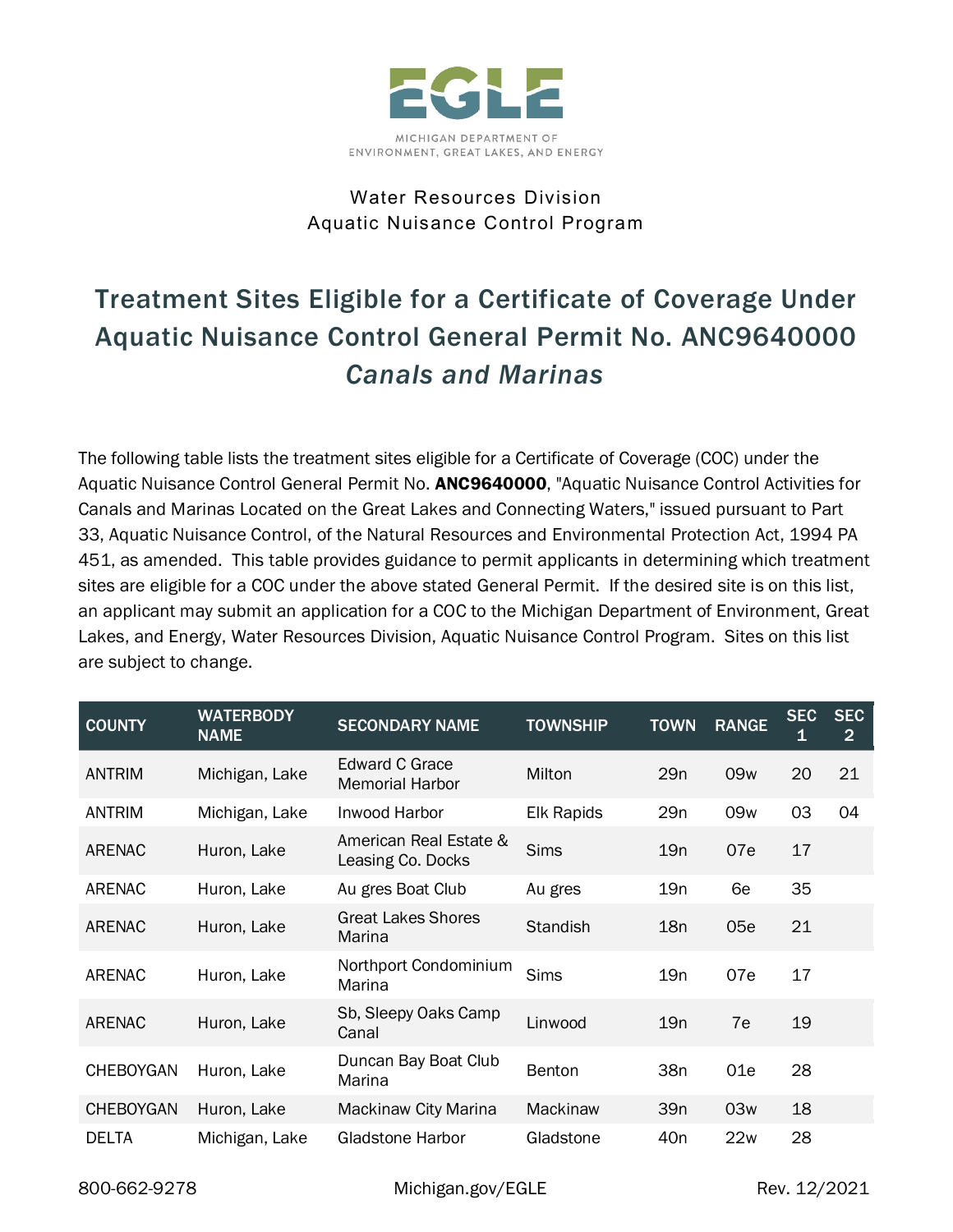| <b>COUNTY</b>                   | <b>WATERBODY</b><br><b>NAME</b> | <b>SECONDARY NAME</b>                       | <b>TOWNSHIP</b>              | <b>TOWN</b> | <b>RANGE</b>    | <b>SEC</b><br>1 | <b>SEC</b><br>$\overline{2}$ |
|---------------------------------|---------------------------------|---------------------------------------------|------------------------------|-------------|-----------------|-----------------|------------------------------|
| <b>GRAND</b><br><b>TRAVERSE</b> | Michigan, Lake                  | East Bay Harbor Marina                      | Williamsburg                 | 27n         | 10 <sub>w</sub> | 03              |                              |
| <b>HURON</b>                    | Huron, Lake                     | Beadle Bay Marina                           | Caseville                    | 17n         | 10 <sub>e</sub> | 07              | 08                           |
| <b>HURON</b>                    | Huron, Lake                     | <b>Beadle Bay Property</b>                  | Caseville                    | 17n         | 10 <sub>e</sub> | 7               | 8                            |
| <b>HURON</b>                    | Huron, Lake                     | <b>Beadle Bay Subdivision</b><br>II Canals  | Caseville                    | 17n         | 10 <sub>e</sub> | 07              | 08                           |
| <b>HURON</b>                    | Huron, Lake                     | <b>Beadle Bay Subdivision</b><br>III Canals | Caseville                    | 17n         | 10 <sub>e</sub> | 07              | 08                           |
| <b>HURON</b>                    | Huron, Lake                     | <b>Collings Road Canal</b>                  | <b>McKinley</b>              | 17n         | 10 <sub>e</sub> | 17              |                              |
| <b>HURON</b>                    | Huron, Lake                     | <b>Helen Court Canal</b>                    | <b>McKinley</b>              | 17n         | 10 <sub>e</sub> | 17              |                              |
| <b>HURON</b>                    | Huron, Lake                     | Lake Debay Subdivision<br>Canal             | Caseville                    | 17n         | 09e             | 12              |                              |
| <b>HURON</b>                    | Huron, Lake                     | <b>Pointe West Canals</b>                   | Caseville                    | 17n         | 09e             | 02              | 11                           |
| <b>HURON</b>                    | Huron, Lake                     | Sandy Isles Canals                          | Caseville                    | 17n         | 09e             | 12              |                              |
| <b>HURON</b>                    | Huron, Lake                     | <b>Fisherman's Paradise</b><br>Canal        | <b>McKinley</b>              | 17n         | 10 <sub>e</sub> | 17              |                              |
| <b>IOSCO</b>                    | Huron, Lake                     | East Tawas State Dock                       | <b>Baldwin</b>               | 22n         | 08e             | 29              |                              |
| <b>IOSCO</b>                    | Huron, Lake                     | Tawas Bay<br>Condominium Marina             | <b>Tawas City</b>            | 22n         | 07e             | 36              |                              |
| <b>IOSCO</b>                    | Huron, Lake                     | Tawas Bay Yacht Club                        | <b>Baldwin</b>               | 22n         | 08e             | 34              | 35                           |
| LEELANAU                        | Michigan, Lake                  | Harbor West Yacht Club                      | Elmwood                      | 28n         | 11w             | 28              |                              |
| LEELANAU                        | Michigan, Lake                  | <b>Leland Harbor</b>                        | Leland                       | 30n         | 12w             | 09              |                              |
| LEELANAU                        | Michigan, Lake                  | Northport Marina                            | Leelanau                     | 31n         | 11w             | 03              |                              |
| LEELANAU                        | Michigan, Lake                  | <b>Suttons Bay Marina</b>                   | <b>Suttons Bay</b>           | 30n         | 11w             | 28              |                              |
| <b>MACOMB</b>                   | St. Clair, Lake                 | 400 On The Lake<br>Marina                   | Harrison                     | 02n         | 14e             | 36              |                              |
| <b>MACOMB</b>                   | St. Clair, Lake                 | Anchor Bay Harbor<br>Canal                  | Chesterfield                 | 03n         | 14e             | 27              | 28                           |
| <b>MACOMB</b>                   | St. Clair, Lake                 | <b>Auvase Creek</b>                         | Chesterfield                 | 03n         | 14e             | 27              | 28                           |
| <b>MACOMB</b>                   | St. Clair, Lake                 | Avon on the Lake Canal                      | St. Clair<br>Shores, City Of | 01n         | 13e             | 23              |                              |
| <b>MACOMB</b>                   | St. Clair, Lake                 | Bayview / Lakecrest<br>Canal                | St. Clair, City<br>Of        | 01n         | 13e             | 23              |                              |
| <b>MACOMB</b>                   | St. Clair, Lake                 | Bayview / Wildwood<br>Canal                 | St. Clair, City<br>0f        | 01n         | 13e             | 23              |                              |
| <b>MACOMB</b>                   | St. Clair, Lake                 | Beach/E 10 Mile Canal                       | St. Clair<br>Shores, City Of | 01n         | 13e             | 23              |                              |
| <b>MACOMB</b>                   | St. Clair, Lake                 | <b>Belle Maer Marina</b>                    | Harrison                     | 02n         | 14e             | 10              |                              |
| <b>MACOMB</b>                   | St. Clair, Lake                 | <b>Belvidere Canal</b>                      | Harrison                     | 02n         | 14e             | 15              |                              |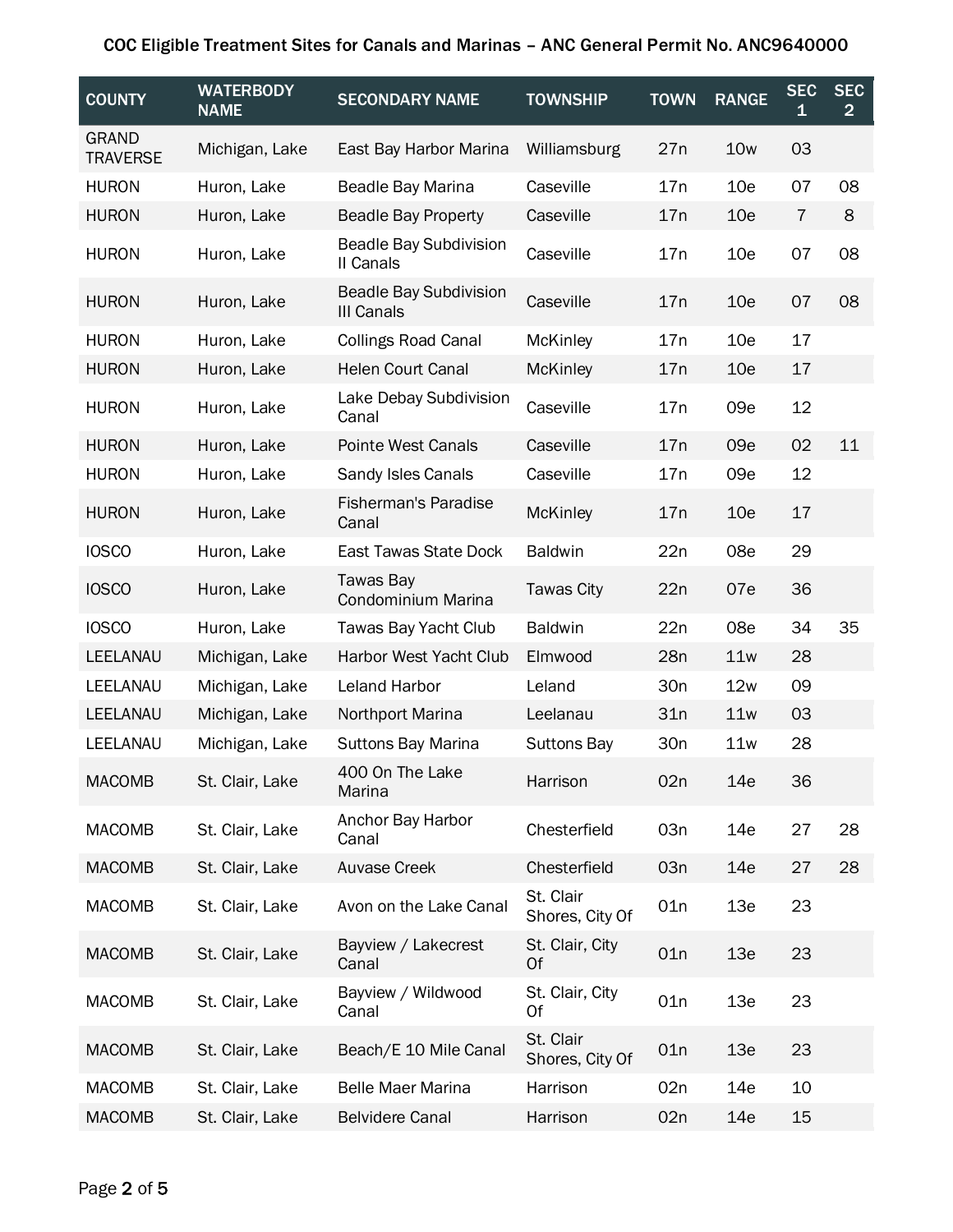| <b>COUNTY</b> | <b>WATERBODY</b><br><b>NAME</b> | <b>SECONDARY NAME</b>                    | <b>TOWNSHIP</b>              | <b>TOWN</b> | <b>RANGE</b> | <b>SEC</b><br>1 | <b>SEC</b><br>$\overline{2}$ |
|---------------|---------------------------------|------------------------------------------|------------------------------|-------------|--------------|-----------------|------------------------------|
| <b>MACOMB</b> | St. Clair, Lake                 | Benjamin - Maple Canal                   | St. Clair<br>Shores, City Of | 01n         | 13e          | 23              |                              |
| <b>MACOMB</b> | St. Clair, Lake                 | Benjamin Canal                           | St. Clair<br>Shores, City Of | 01n         | 13e          | 23              |                              |
| <b>MACOMB</b> | St. Clair, Lake                 | <b>Blossom Heath Park</b><br>Marina      | Harrison                     | 01n         | 13e          | 26              |                              |
| <b>MACOMB</b> | St. Clair, Lake                 | Blue Lagoon Marina                       | Harrison                     | 02n         | 14e          | 10              |                              |
| <b>MACOMB</b> | St. Clair, Lake                 | Edgewater/Private<br><b>Shore Canals</b> | Chesterfield                 | 03n         | 14e          | 32              |                              |
| <b>MACOMB</b> | St. Clair, Lake                 | <b>Emerald City Boat Club</b><br>Marina  | Saint Clair                  | 01n         | 13e          | 26              |                              |
| <b>MACOMB</b> | St. Clair, Lake                 | <b>Great Lakes Yacht Club</b>            | St. Clair<br>Shores, City Of | 01n         | 13e          | 27              |                              |
| <b>MACOMB</b> | St. Clair, Lake                 | <b>Harbor Club North</b>                 | Harrison                     | 02n         | 14e          | 29              |                              |
| <b>MACOMB</b> | St. Clair, Lake                 | Harbor Club South                        | Harrison                     | 02n         | 14e          | 30              |                              |
| <b>MACOMB</b> | St. Clair, Lake                 | <b>Harbor Drive Canal</b>                | Chesterfield                 | 03n         | 14e          | 27              | 28                           |
| <b>MACOMB</b> | St. Clair, Lake                 | Harbor Place Marina                      | St. Clair<br>Shores, City Of | 01n         | 13e          | 35              |                              |
| <b>MACOMB</b> | St. Clair, Lake                 | Harbour Pointe Marina                    | Harrison                     | 02n         | 14e          | 31              |                              |
| <b>MACOMB</b> | St. Clair, Lake                 | Hidden Cove Marina                       | Harrison                     | 02n         | 14e          | 31              |                              |
| <b>MACOMB</b> | St. Clair, Lake                 | <b>Huron Pointe Canals</b>               | Harrison                     | 02n         | 14e          | 22              | 27                           |
| <b>MACOMB</b> | St. Clair, Lake                 | Jefferson Beach Marina                   | Harrison                     | 01n         | 13e          | 26              |                              |
| <b>MACOMB</b> | St. Clair, Lake                 | Lac Sainte Claire Park<br>Marina         | Harrison                     | 01n         | 13e          | 23              |                              |
| <b>MACOMB</b> | St. Clair, Lake                 | Lake Crest-Rio Vista<br>Canal            | St. Clair<br>Shores, City Of | 01n         | 13e          | 23              |                              |
| <b>MACOMB</b> | St. Clair, Lake                 | Lake Front Marina                        | St. Clair<br>Shores, City Of | 01n         | 13e          | 35              |                              |
| <b>MACOMB</b> | St. Clair, Lake                 | Lange Island Canal                       | St. Clair<br>Shores, City Of | 01n         | 13e          | 11              |                              |
| <b>MACOMB</b> | St. Clair, Lake                 | Liberty-Clairwood-<br>Doremus Canals     | St. Clair<br>Shores, City Of | 01n         | 13e          | 35              |                              |
| <b>MACOMB</b> | St. Clair, Lake                 | Lottivue Canals                          | Chesterfield                 | 03n         | 14e          | 23              | 26                           |
| <b>MACOMB</b> | St. Clair, Lake                 | Macray Harbor Marina                     | Harrison                     | 02n         | 14e          | 12              |                              |
| <b>MACOMB</b> | St. Clair, Lake                 | <b>Mallast Canals</b>                    | Harrison                     | 2n          | 14e          | 21              |                              |
| <b>MACOMB</b> | St. Clair, Lake                 | Maple - Beach Canal                      | St. Clair<br>Shores, City Of | 01n         | 13e          | 23              |                              |
| <b>MACOMB</b> | St. Clair, Lake                 | Michigan Harbor Marina                   | Harrison                     | 01n         | 13e          | 26              |                              |
| <b>MACOMB</b> | St. Clair, Lake                 | <b>Miller Marina</b>                     | Harrison                     | 01n         | 13e          | 26              |                              |
| <b>MACOMB</b> | St. Clair, Lake                 | Pointe Rosa Canals                       | Harrison                     | 02n         | 14e          | 21              |                              |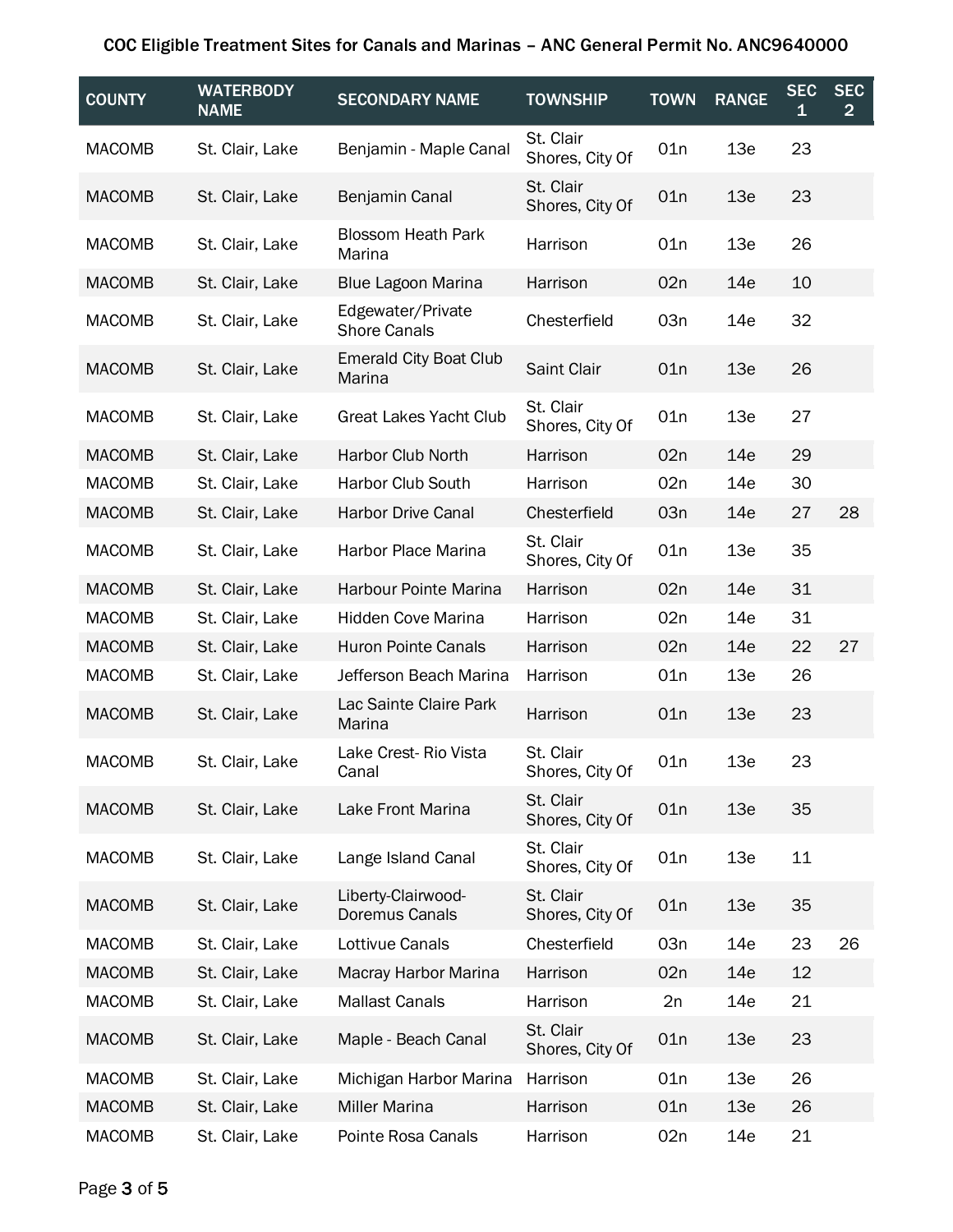| <b>COUNTY</b>                 | <b>WATERBODY</b><br><b>NAME</b> | <b>SECONDARY NAME</b>                    | <b>TOWNSHIP</b>              | <b>TOWN</b>     | <b>RANGE</b>    | <b>SEC</b><br>1 | <b>SEC</b><br>$\overline{2}$ |
|-------------------------------|---------------------------------|------------------------------------------|------------------------------|-----------------|-----------------|-----------------|------------------------------|
| <b>MACOMB</b>                 | St. Clair, Lake                 | Sea Watch<br>Dockominiums                | Warren                       | 01n             | 12e             | 29              | 30                           |
| <b>MACOMB</b>                 | St. Clair, Lake                 | Roselane Canal                           | Chesterfield                 | 03n             | 14e             | 29              |                              |
| <b>MACOMB</b>                 | St. Clair, Lake                 | Selfridge A.N.G. Marinas                 | Harrison                     | 02n             | 14e             | 05              |                              |
| <b>MACOMB</b>                 | St. Clair, Lake                 | <b>Shore Club Marina</b>                 | St. Clair<br>Shores, City Of | 01n             | 13e             | 35              |                              |
| <b>MACOMB</b>                 | St. Clair, Lake                 | Shorewood Canal                          | St. Clair<br>Shores, City Of | 01n             | 13e             | 14              |                              |
| <b>MACOMB</b>                 | St. Clair, Lake                 | South Ardmore Canal                      | St. Clair<br>Shores, City Of | 01n             | 13e             | 23              |                              |
| <b>MACOMB</b>                 | St. Clair, Lake                 | Statler - Benjamin Canal                 | St. Clair<br>Shores, City Of | 01n             | 13e             | 23              |                              |
| <b>MACOMB</b>                 | St. Clair, Lake                 | <b>Venice Shores Canals</b>              | Harrison                     | 02n             | 14e             | 12              |                              |
| <b>MACOMB</b>                 | St. Clair, Lake                 | Lighthouse Cove Canal                    | Chesterfield                 | 3n              | 14e             | 23              |                              |
| <b>MENOMINEE</b>              | Michigan, Lake                  | Menominee Marina                         | Menominee                    | 31n             | 27w             | 08              |                              |
| <b>MONROE</b>                 | Erie, Lake                      | Luna Pier Canal                          | Luna Pier                    | 08s             | 08e             | 11              |                              |
| <b>MONROE</b>                 | Erie, Lake                      | Dewey Lagoon                             | Frenchtown                   | 06s             | 10 <sub>e</sub> | 29              | 32                           |
| <b>PRESQUE</b><br><b>ISLE</b> | Huron, Lake                     | Rogers City Marina                       | Rogers                       | 35n             | 05e             | 15              |                              |
| <b>SAINT CLAIR</b>            | St. Clair River                 | Algonac Harbor Club<br>Marina            | Clay                         | 02n             | 16e             | 09              |                              |
| <b>SAINT CLAIR</b>            | St. Clair River                 | Anchorage At Algonac<br>Marina           | Clay                         | 02n             | <b>16e</b>      | 10              |                              |
| <b>SAINT CLAIR</b>            | St. Clair River                 | <b>Baker Canal</b>                       | China                        | 04 <sub>n</sub> | 17e             | 30              |                              |
| <b>SAINT CLAIR</b>            | St. Clair River                 | <b>Colony Drive Canals</b>               | Clay                         | 02n             | 15e             | 01              | 02                           |
| <b>SAINT CLAIR</b>            | St. Clair River                 | Colony Isle Canals                       | Clay                         | 02n             | 15e             | 01              | 02                           |
| <b>SAINT CLAIR</b>            | St. Clair River                 | <b>Colony Marine</b>                     | Clay                         | 02n             | <b>16e</b>      | 06              |                              |
| <b>SAINT CLAIR</b>            | St. Clair River                 | Kraft Haven Canals                       | East China                   | 04 <sub>n</sub> | 17e             | 30              |                              |
| <b>SAINT CLAIR</b>            | St. Clair River                 | Sassy Marina                             | Clay                         | 02n             | 15e             | 01              |                              |
| <b>SAINT CLAIR</b>            | St. Clair, Lake                 | Alexandria Canal                         | Ira                          | 03n             | 15e             | 22              |                              |
| <b>SAINT CLAIR</b>            | St. Clair, Lake                 | Alexandria Canal East                    | Ira                          | 03n             | 15e             | 22              |                              |
| <b>SAINT CLAIR</b>            | St. Clair, Lake                 | Anchor Bay Drive Canal                   | Ira                          | 03n             | 15e             | 25              |                              |
| <b>SAINT CLAIR</b>            | St. Clair, Lake                 | <b>Bayview Shores Canal</b>              | Ira                          | 03n             | 15e             | 25              |                              |
| <b>SAINT CLAIR</b>            | St. Clair, Lake                 | <b>Bouvier Bridge Marina</b>             | Ira                          | 03n             | 15e             | 24              |                              |
| <b>SAINT CLAIR</b>            | St. Clair, Lake                 | <b>Clinton River Boat Club</b><br>Marina | Clay                         | 02n             | <b>16e</b>      | 32              | 33                           |
| <b>SAINT CLAIR</b>            | St. Clair, Lake                 | Farnsworth Canal                         | Clay                         | 03n             | 15e             | 25              |                              |
| <b>SAINT CLAIR</b>            | St. Clair, Lake                 | Inglewood Canal                          | Clay                         | 03n             | 15e             | 25              |                              |
| <b>SAINT CLAIR</b>            | St. Clair, Lake                 | Lake Drive Canal                         | Clay                         | 03n             | 15e             | 25              |                              |